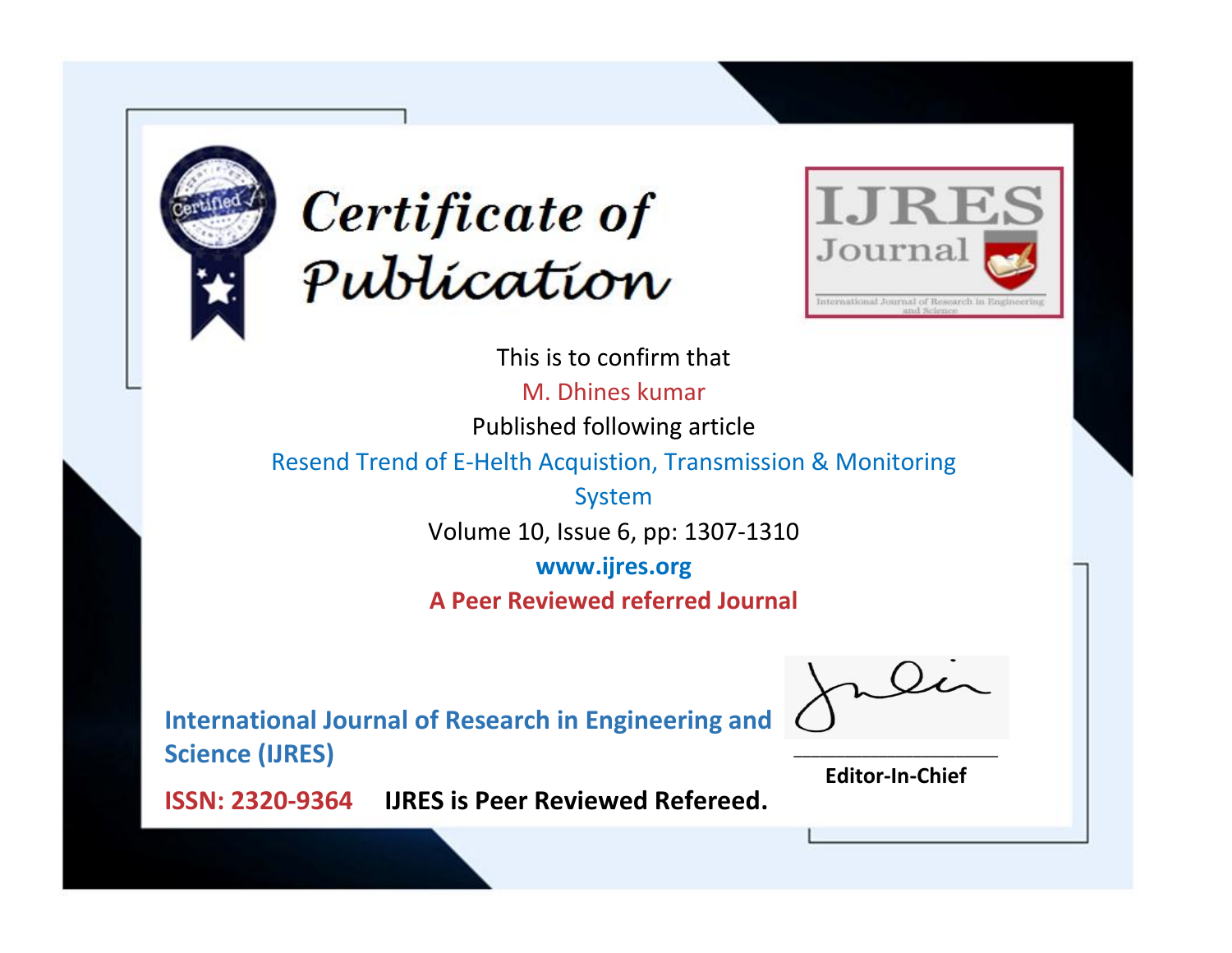



This is to confirm that

S. Sankar

Published following article

Resend Trend of E-Helth Acquistion, Transmission & Monitoring

System Volume 10, Issue 6, pp: 1307-1310

**www.ijres.org**

**A Peer Reviewed referred Journal**

**International Journal of Research in Engineering and Science (IJRES)**

\_\_\_\_\_\_\_\_\_\_\_\_\_\_\_\_\_\_\_\_\_\_\_\_ **Editor-In-Chief**

**Journal.**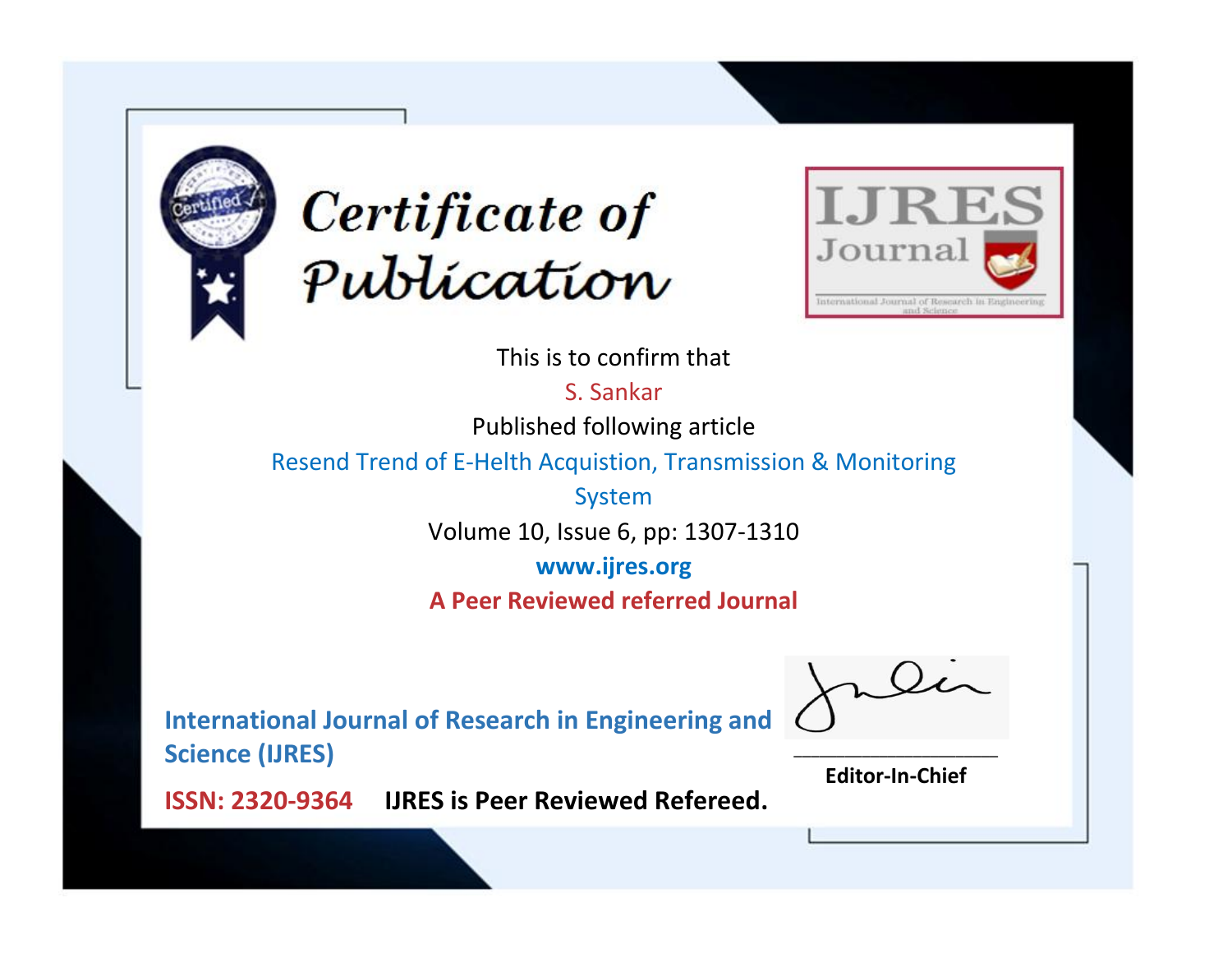



This is to confirm that A. Shanmugasundaram Published following article Resend Trend of E-Helth Acquistion, Transmission & Monitoring System Volume 10, Issue 6, pp: 1307-1310 **www.ijres.org A Peer Reviewed referred Journal**

**International Journal of Research in Engineering and Science (IJRES)**

\_\_\_\_\_\_\_\_\_\_\_\_\_\_\_\_\_\_\_\_\_\_\_\_ **Editor-In-Chief**

**Journal.**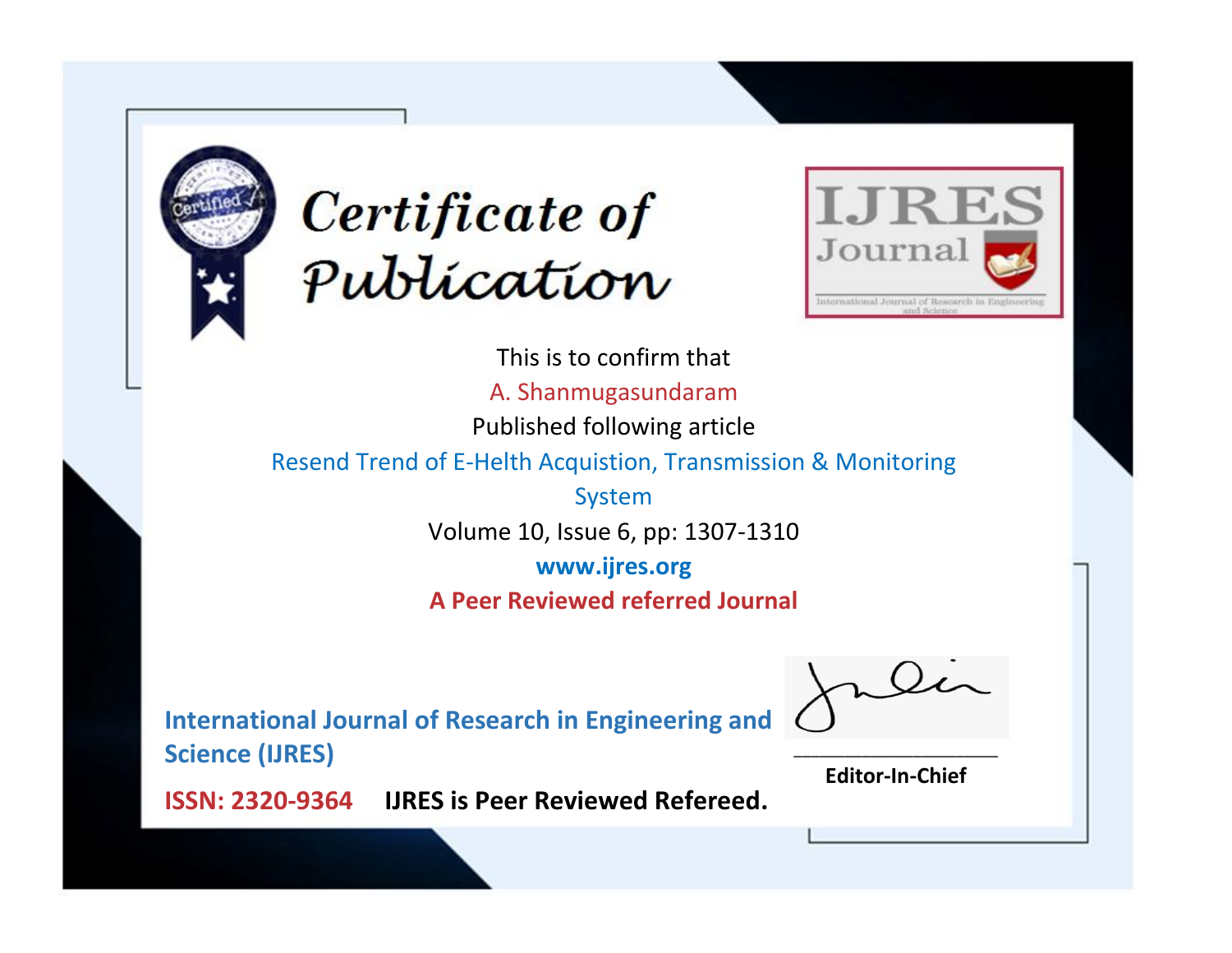



This is to confirm that

P. Sharmila

Published following article

Resend Trend of E-Helth Acquistion, Transmission & Monitoring

System Volume 10, Issue 6, pp: 1307-1310

**www.ijres.org**

**A Peer Reviewed referred Journal**

**International Journal of Research in Engineering and Science (IJRES)**

\_\_\_\_\_\_\_\_\_\_\_\_\_\_\_\_\_\_\_\_\_\_\_\_ **Editor-In-Chief**

**Journal.**